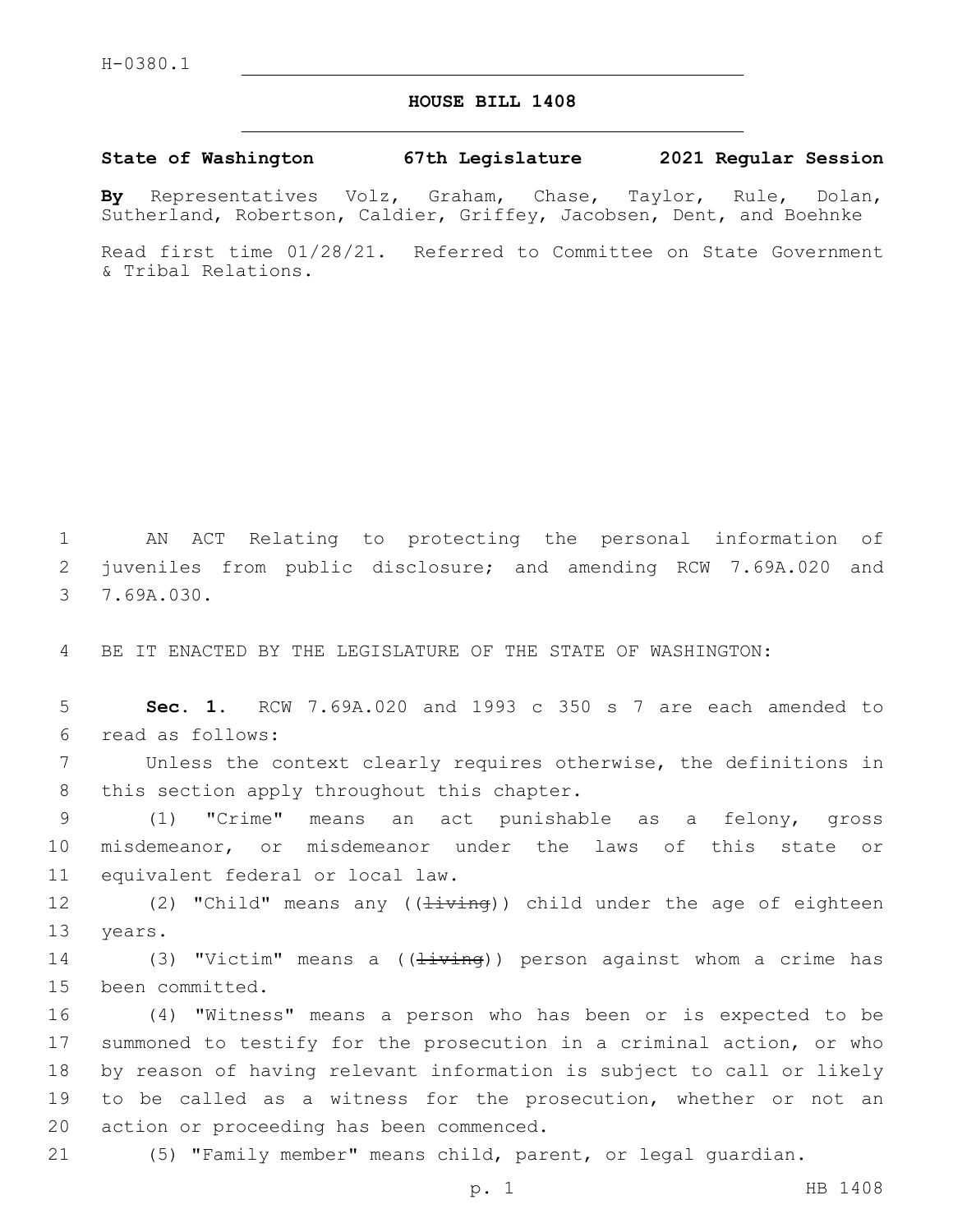(6) "Advocate" means any person, including a family member not accused of a crime, who provides support to a child victim or child 3 witness during any legal proceeding.

 (7) "Court proceedings" means any court proceeding conducted during the course of the prosecution of a crime committed against a child victim, including pretrial hearings, trial, sentencing, or 7 appellate proceedings.

 (8) "Identifying information" means the child's name, address, 9 location, voice, and photograph, and in cases in which the child is a relative or stepchild of the alleged perpetrator, identification of the relationship between the child and the alleged perpetrator.

 (9) "Crime victim/witness program" means any crime victim and witness program of a county or local law enforcement agency or prosecutor's office, any rape crisis center's sexual assault victim advocacy program as provided in chapter 70.125 RCW, any domestic violence program's legal and community advocate program for domestic violence victims as provided in chapter 70.123 RCW, or any other crime victim advocacy program which provides trained advocates to assist crime victims during the investigation and prosecution of the 20 crime.

 **Sec. 2.** RCW 7.69A.030 and 2004 c 120 s 9 are each amended to 22 read as follows:

 In addition to the rights of victims and witnesses provided for in RCW 7.69.030, there shall be every reasonable effort made by law enforcement agencies, prosecutors, and judges to assure that child victims and witnesses are afforded the rights enumerated in this section. Except as provided in RCW 7.69A.050 regarding child victims or child witnesses of violent crimes, sex crimes, or child abuse, the enumeration of rights shall not be construed to create substantive rights and duties, and the application of an enumerated right in an individual case is subject to the discretion of the law enforcement agency, prosecutor, or judge. Child victims and witnesses have the following rights, which apply to any criminal court and/or juvenile 34 court proceeding:

 (1) To have explained in language easily understood by the child, all legal proceedings and/or police investigations in which the child 37 may be involved.

 (2) With respect to child victims of sex or violent crimes or child abuse, to have a crime victim advocate from a crime victim/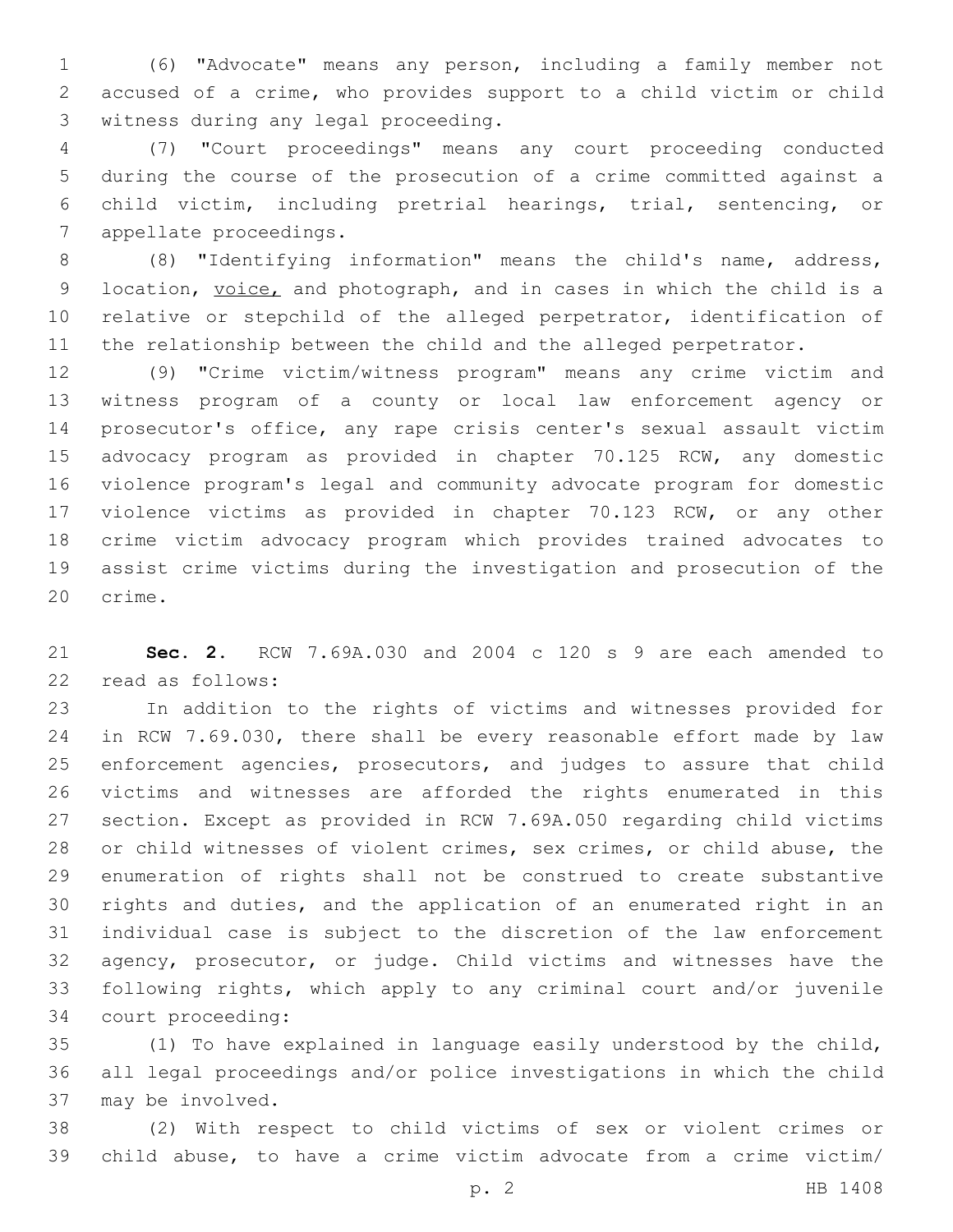witness program, or any other support person of the victim's choosing, present at any prosecutorial or defense interviews with the child victim. This subsection applies if practical and if the presence of the crime victim advocate or support person does not cause any unnecessary delay in the investigation or prosecution of the case. The role of the crime victim advocate is to provide emotional support to the child victim and to promote the child's 8 feelings of security and safety.

 (3) To be provided, whenever possible, a secure waiting area during court proceedings and to have an advocate or support person remain with the child prior to and during any court proceedings.

 (4) To ((not have the names, addresses, nor photographs of the  $\pm i \text{ving}$ ) exempt from public disclosure under chapter 42.56 RCW identifying information, as defined in RCW 7.69A.020, of a child 15 victim or witness, and to not have identifying information disclosed by any law enforcement agency, prosecutor's office, or state agency without the permission of the child victim, child witness, parents, 18 or legal guardians to anyone except another law enforcement agency, prosecutor, defense counsel, or private or governmental agency that 20 provides services to the child victim or witness.

 (5) To allow an advocate to make recommendations to the prosecuting attorney about the ability of the child to cooperate with prosecution and the potential effect of the proceedings on the child.

 (6) To allow an advocate to provide information to the court concerning the child's ability to understand the nature of the 26 proceedings.

 (7) To be provided information or appropriate referrals to social service agencies to assist the child and/or the child's family with the emotional impact of the crime, the subsequent investigation, and judicial proceedings in which the child is involved.

 (8) To allow an advocate to be present in court while the child testifies in order to provide emotional support to the child.

 (9) To provide information to the court as to the need for the presence of other supportive persons at the court proceedings while the child testifies in order to promote the child's feelings of 36 security and safety.

 (10) To allow law enforcement agencies the opportunity to enlist the assistance of other professional personnel such as child protection services, victim advocates or prosecutorial staff trained 40 in the interviewing of the child victim.